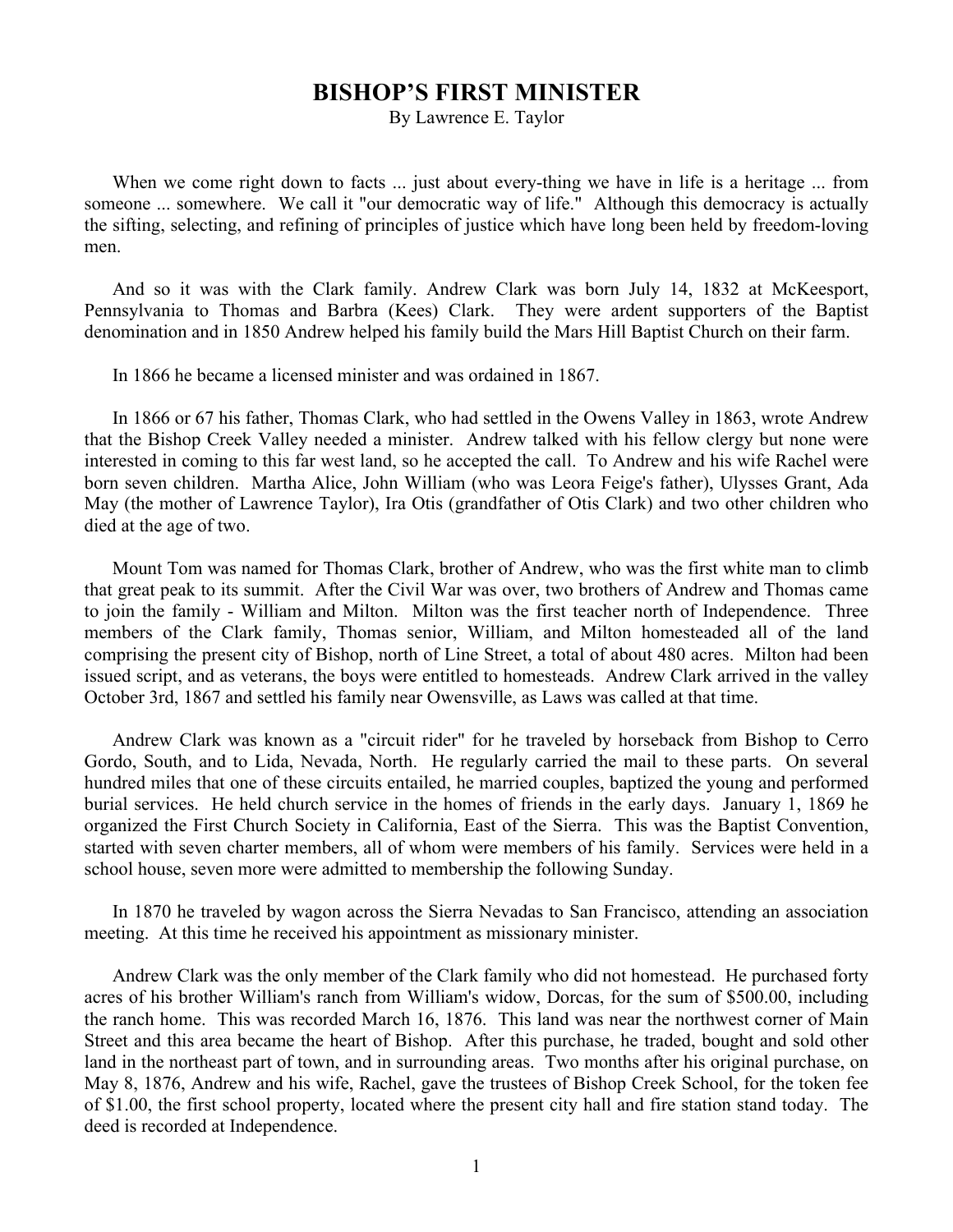As time passed, the old school became over-crowded and on December 29, 1913, Andrew Clark gave additional land to the Bishop School District - also for a token fee of \$1.00, recorded before W. L. Hunter, January 5, 1914. The first deed of record dated May 8, 1876, reads: "This indenture ... made the eighth day of May in the year of our Lord one thousand eight hundred and seventy six, between Andrew Clark and Rachel Clark of Bishop Creek, Inyo County, California, parties of the first part and C. W. Powers, W. G. McCrosky and Joseph Inman, as trustees of Bishop Creek School District, the parties of the second part, for and in consideration of the sum of one dollar, lawful money of the United States of America, to them in hand paid by the said parties of the second part, the receipt whereof is hereby acknowledged does, by their presence grant, bargain, sell and convey unto the said parties of the second part, and to their successors in office forever, all that certain piece of land located in the S.E. 1/4 of the S.W. 1/4 Section 6 Township 7 South, Range 33 East in Bishop Creek Valley, Inyo County, California and known as the Bishop Creek School House." This deed goes on to give the further legal description of the property. A like deed for the additional property was given to the school by Andrew Clark in 1913 (Rachel then deceased) and recorded in January of 1914, as an interesting old document.

Several generations of the family have attended these schools. Lawrence Taylor, grandson of Andrew, remembers that not only the students advanced, but teachers as well, as some had Miss Maude Truscott from the first grade through the eighth grade. With a church and school established, the land in Bishop sold readily. Through the efforts of Andrew and Milton, a permanent town began to grow on



Rev. Andrew Clark

these homesteads. Many early families, with descendants living in Bishop today, purchased land from these two brothers. Andrew sold his property for many of the businesses and residences.

The first record available of property sold for a business was the corner of Main and Line Streets, to John C. Mills in 1878 for \$25.00. He also sold this man property for a home north of the first school house in 1876. Andrew sold land to the Bulpitt family; first to Isabella in 1879, and the corner of Main and Church Streets to Fred Bulpitt, December 31, 1879, the token fee of \$10.00. A stone store was erected there. This property is now occupied by Joseph's Store. Many more transactions for business and residential property are recorded at Independence. "Gospel Swamp", as it was first spoken of in Derision, fast became the desired location for the heart of Bishop. These transactions show Andrew Clark was interested in progress, since so many plots were sold for a "token" price. He bought and sold land from 1876 until 1916 and owned property in different areas for miles around. It is safe to say that no other person ever handled so

many property transactions for the early pioneers. He not only established his own Baptist Church, but it was on his land that he gave a plot to the Methodist and Holiness Churches. For this he can truly be called the "Founding Father of Bishop".

Milton Clark did not have the opportunity to see the town prosper and grow as Andrew did, for on May 4, 1878 he passed away while still a young man. He is buried in the pioneer cemetery with a Grand Army of the Republic emblem marking his grave as a veteran of the Civil War. His widow, Rilla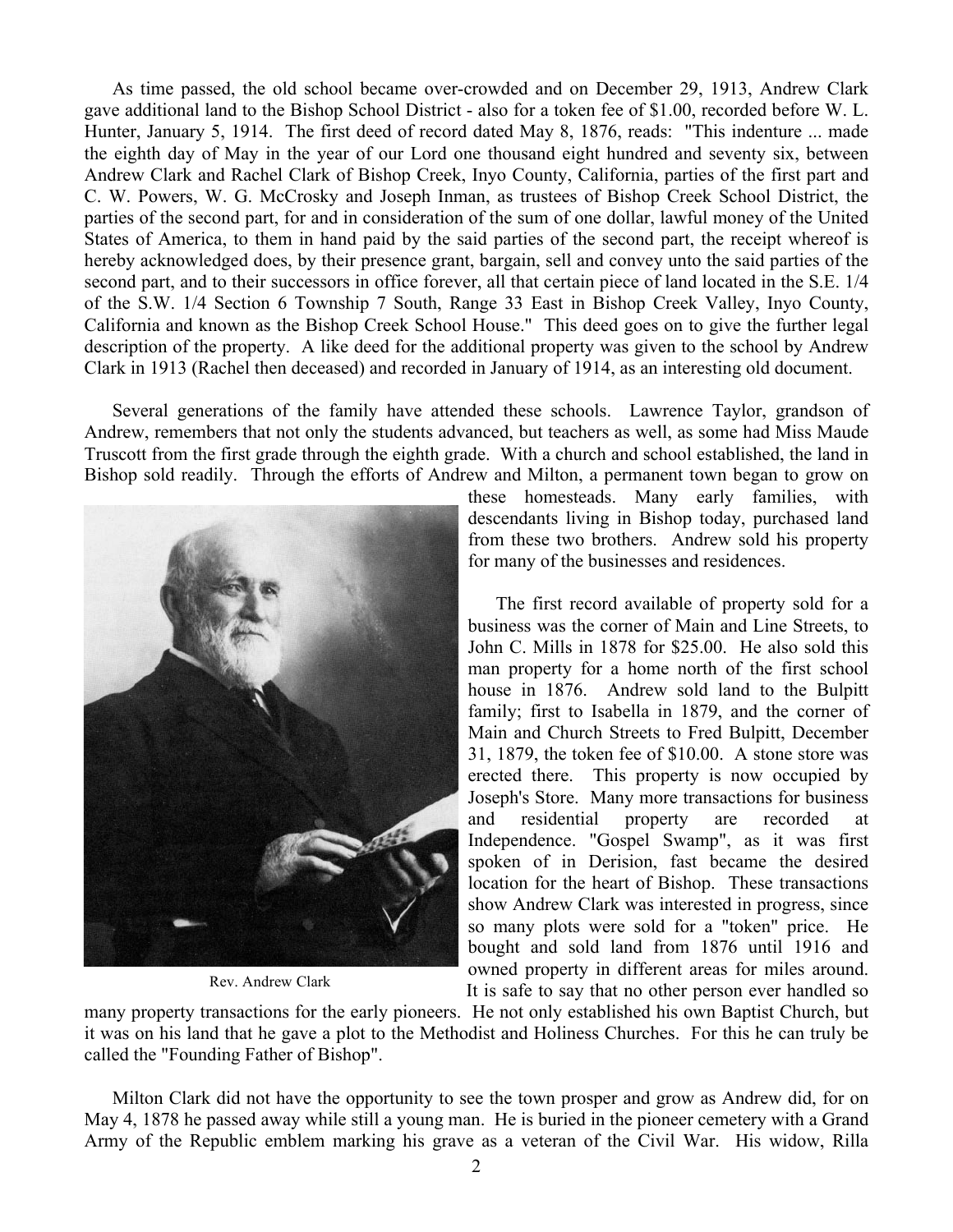Harness Clark exchanged property with Andrew and this same year built the Clark Hotel, first located on Main Street. Many years later, this old hotel was moved back on Warren Street, where it burned to the ground.

About 1880 Andrew built his family a new home, located south of the present Pioneer Hardware Store. The Academy Street property was his apple and fruit orchard and garden. The barns and pasture were where the present Coca-Cola plant is, with an artesian well that supplied sparkling water. It was near the present high school fountain. This new home was lived in by his wife and the four children until one by one, the children began to make a life for themselves.

John W. Andrews oldest son, homesteaded 80 acres east of town in 1883 while still a single man. Another son, Grant, helped with the family farming. Late in his life he married his old childhood sweetheart, Emma Shannon Willis, who had become a widow and they lived in Independence where Grant was a tax collector for many years. He was a kindly man and was well thought of by many early pioneers.

In 1886 Andrew sold twenty acres of his farmland, for \$1500, north west of his home, to the Inyo Academy Association. The same day the Association sold Andrew for the same amount, their land of twenty acres, less one. The Inyo Academy Association obtained their land from the estate of Milton Clark, whose interest was education. The high school was built on the property obtained from Andrew Clark.

In 1888 Rachel Clark, wife of Andrew, passed away and was laid beside her daughter Alice, and others of the family, in the Pioneer Cemetery. After her death, Andrew sold the ranch house, and about  $\frac{1}{2}$  acre remaining of his farm to Ellis H. Sterling for \$1500, who moved the house to High Street, just north of where the new church was to be built. The Sterling property was where the Pioneer Hardware Store now stands.

For the next twenty years Andrew Clark turned his full attention to his church work and saw the third and fourth generation growing up, and also watched the town firmly plant its roots and become an incorporated city on April 24, 1903.

During this time Andrew Clark was still the possessor of land in the new town. He had sold most of his land on the west side, and began selling land east of town, where new buildings were going up. He gave two lots to his son Will Clark, and one lot for a wedding present to his granddaughter, Leora Feige. Also several lots to his son Ira, on Willow St. He bought land near Laws at the turn of the century, and by 1903 he owned a large ranch of 480 acres. Here he built a home and the land was farmed by his son Ira.

After his brother Thomas returned from a sojourn in Lake County, he gave him 40 acres, and sold an additional 120 acres. This ranch at Laws was one of the finest in the valley, producing potatoes and wheat of superior quality. There were fine water rights which more than supplied their needs. His son, Ira Clark, acquired his ranch at Laws in 1909, and it was sold to the City of Los Angeles in 1924 for many times what Andrew had paid.

Bishop Creek officially became Bishop, January 21st, 1889. At this time, Andrew Clark was the only member of his family still living in Bishop, as Thomas Jr. and his only sister, Catherine Schick, were settled elsewhere. The town was beginning to change and older landmarks were moved to make way for new and finer buildings. One of these was the church that Andrew and his family had built. The first old church building was moved to Willow Street. The Fred Bulpitt Store occupied a place in